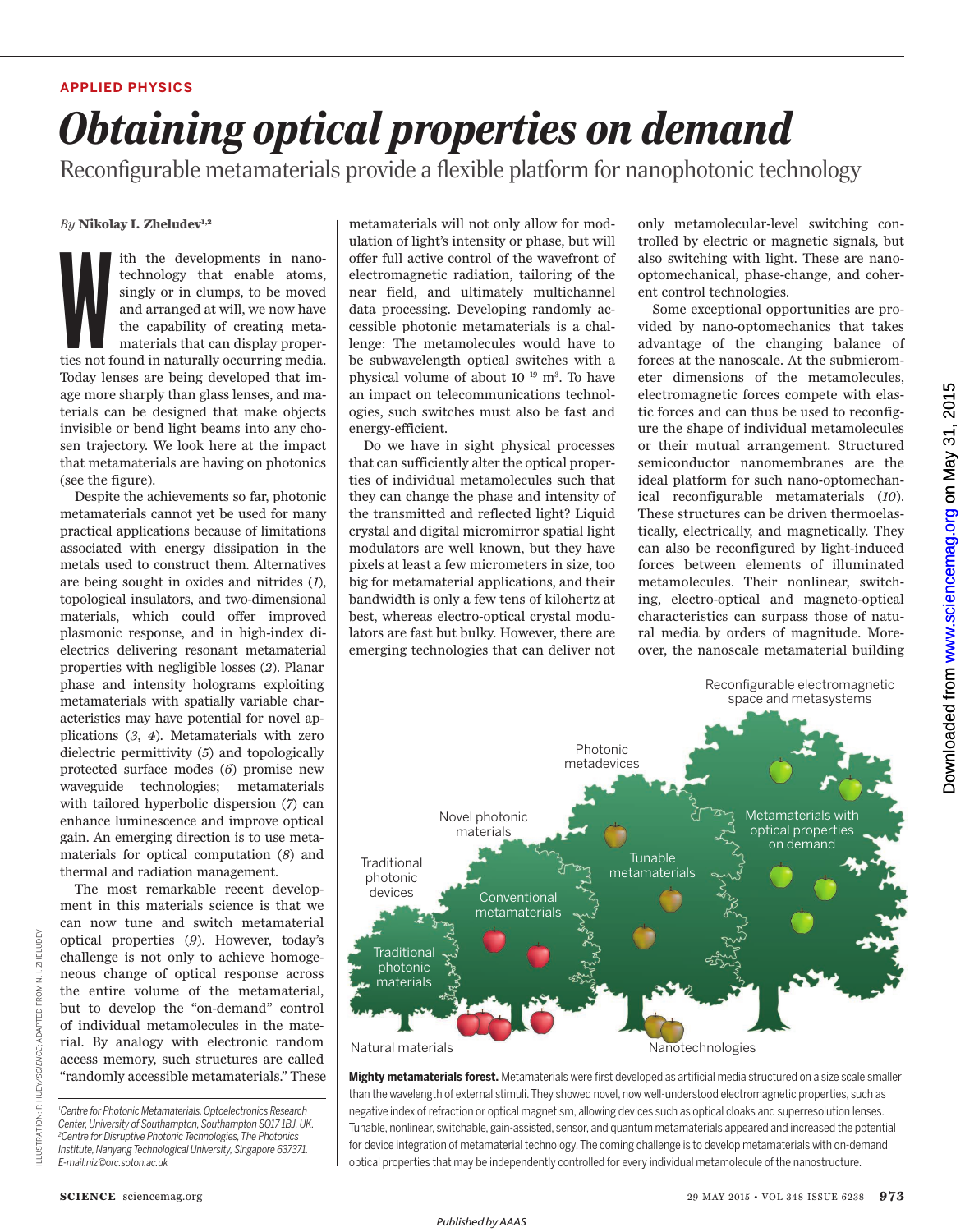blocks can be moved very fast, potentially offering gigahertz bandwidth switching. The first generation of randomly accessible reconfigurable metamaterials or nanomembranes, providing control in a single spatial dimension, have been realized and can function as refocusable lenses or dynamic diffraction gratings.

Phase change is another technology that can work for metamolecular-level switching. Initially developed for rewritable optical discs, it offers a mechanism for nonvolatile switching of optical properties within a nanoscale volume (11). This provides a new platform for creating optical components that are written, erased, and rewritten as two-dimensional binary or grayscale patterns into a film of chalcogenide glass using tailored trains of femtosecond pulses. Reconfigurable bichromatic and multifocus Fresnel zone plates, superoscillatory lenses with subwavelength focus, grayscale holograms, and a dielectric metamaterial with on-demand resonances have been demonstrated.

Another emerging technology for controlling and switching the manifestation of optical properties in metamaterials is coherent control. A highly absorbing plasmonic metamaterial film of subwavelength thickness that is placed in the node of a standing wave formed by counterpropagating control and signal waves will see zero electric field and so will not absorb the light. Any change in the phase or intensity of the control wave will distort the standing wave pattern and destroy the regime of zero absorption. This effect can underpin various forms of optical switching (12) operating down to the level of a few photons and with a modulation bandwidth up to 100 THz, presenting powerful opportunities for laser spectroscopies, image processing, and data handling in the locally coherent networks that are increasingly part of the mainstream telecommunications agenda. ■

#### **REFERENCES**

- 1. G. V. Naik, V. M. Shalaev, A. Boltasseva, *Adv. Mater.* 25, 3264 (2013).
- 2. Y. Yang, I. I. Kravchenko, D. P. Briggs, J. Valentine, *Nat. Commun.* 5, 5753 (2014).
- 3. N. Yu, F. Capasso, *Nat. Mater.*13, 139 (2014).
- 4. S. Larouche, Y. J. Tsai, T. Tyler, N. M. Jokerst, D. R. Smith, *Nat. Mater.*11, 450 (2012).
- 5. R. Maas, J. Parsons, N. Engheta, A. Polman, *Nat. Photonics* 7, 907 (2013).
- 6. A. B. Khanikaev *et al*., *Nat. Mater.*12, 233 (2013).
- 7. A. Poddubny, I. Iorsh, P. Belov, Y. Kivshar, *Nat. Photonics* 7, 948 (2013).
- 8. A. Silva *et al*., *Science* 343, 160 (2014).
- 9. N. I. Zheludev, Y. S. Kivshar, *Nat. Mater.*11, 917 (2012).
- 10. J. Valente, J. Y. Ou, E. Plum, I. J. Youngs, N. I. Zheludev, *Nat. Commun.* 6, 7021 (2015).
- 11. Q. Wang *et al*., *Appl. Phys. Lett.*104, 121105 (2014).
- 12. X. Fang, K. F. MacDonald, N. I. Zheludev, *Light Sci. Appl.* 4, e292 (2015).

10.1126/science.aac4360

## **INFECTIOUS DISEASES**

## *Overcoming neglect of kinetoplastid diseases*

Drug development offers hope for controlling diseases that affect millions of people worldwide

#### *By* **Graeme Bilbe**

f the 17 neglected tropi<br>listed by the World Healt<br>tion (WHO) (*I*), three are<br>parasitic kinetoplastid p<br>man African trypanoson<br>also known as sleeping<br>leishmaniasis, and Chagas disf the 17 neglected tropical diseases listed by the World Health Organization (WHO)  $(I)$ , three are caused by parasitic kinetoplastid protozoa: human African trypanosomiasis (HAT; also known as sleeping sickness),

ease. The three diseases are responsible for high mortality and morbidity among the world's poorest populations. Although these and other neglected diseases have received increased attention over the past decade, new drugs are still scarce: From 2000 to 2011, only 4% of

new drugs and vaccines were registered for neglected diseases (2). However, the drug development pipeline, with sustained resources and research efforts, should see the delivery of new drugs for these diseases over the next decade.

**KINETOPLASTID DISEASES.** Transmitted by insects, these poverty-related infectious diseases are genetically highly diverse. They

cause a spectrum of often chronic visceral and disfiguring skin diseases that can be fatal and that exact a high socioeconomic burden on patients and their families. Most cases occur in impoverished countries with poor health resources, but the diseases are also reemerging in Europe and the United States.

HAT is caused by *Trypanosoma brucei* (see the first figure). It is transmitted by the bite of an infected tsetse fly and is fatal without treatment. Active case detection and treatment have led to a fall in the number of cases, currently estimated at 20,000, and sustained efforts are vital to ensure that the WHO's target to eliminate HAT as a public health problem by 2020 is achieved and maintained. The initial hemolymphatic phase of the disease generally goes undiagnosed without active surveillance.

Leishmaniasis is caused by *Leishmania* parasites that are transmitted by phlebotomine sandflies. Visceral leishmaniasis (fatal without treatment) and cutaneous leish-

maniasis are the two most com-

mon forms of the disease, which is prevalent in 98 countries with 350 million people at risk. Leishmaniasis was long considered not to be a public health threat to high-income countries, but population increases, migration, and **INFECTIOUS DISEASE SERIES**

climate change may be spreading it, as highlighted by a recent serious outbreak in Madrid, Spain (3). Of even greater concern is the change in epidemiology of the more serious visceral form due to

the spread of HIV  $(4)$ . Chagas disease is caused by *T. cruzi* parasites. An estimated 6 million to 7 million people worldwide are infected with the parasite. The disease is endemic in 21 countries of Latin America, where it causes more deaths than malaria, but can remain asymp-



*Trypanosoma* sp. parasites in blood smear from a patient with African trypanosomiasis. The parasites are about 16 to 42 µm long.